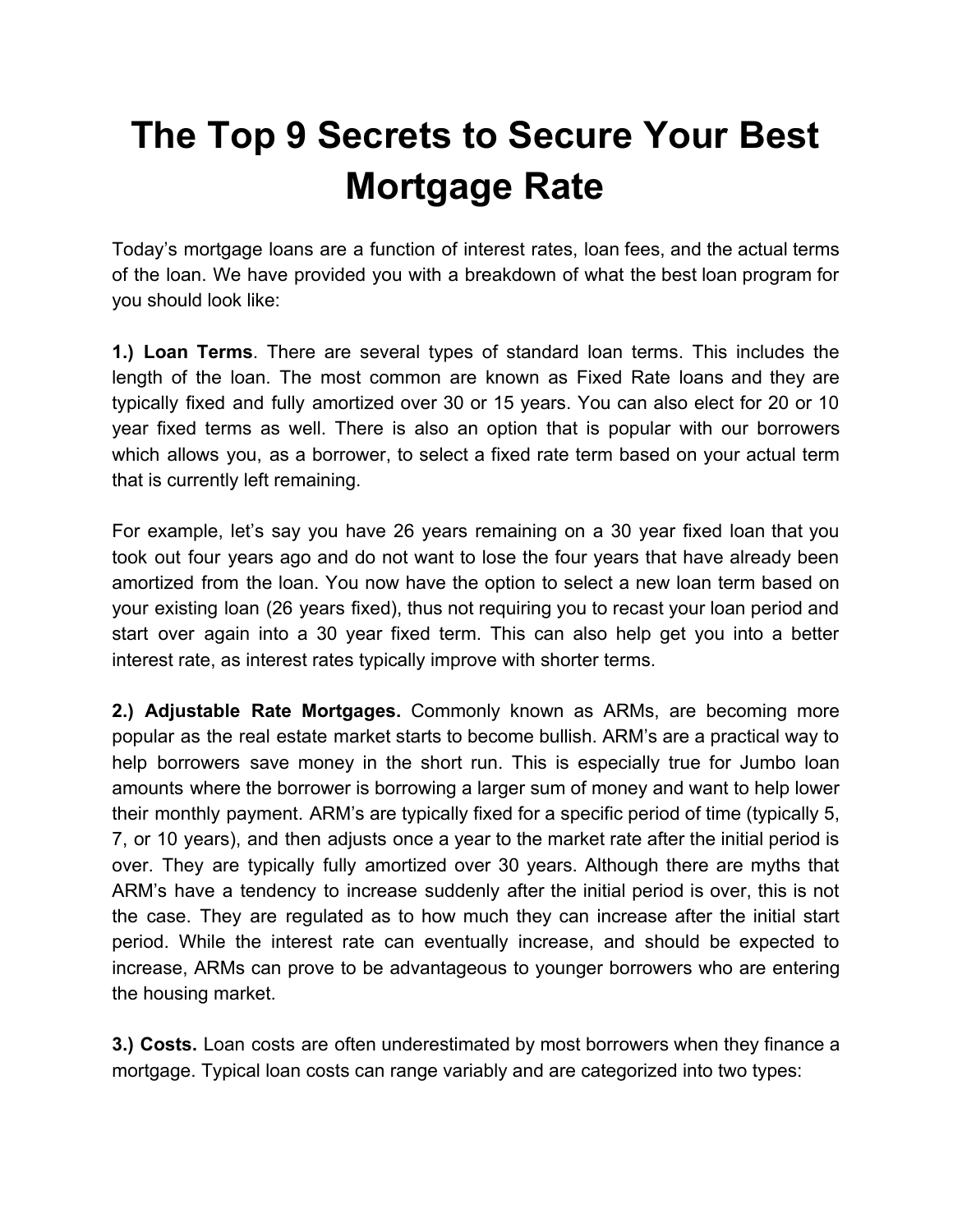*Non-Recurring Closing Costs:* These closing costs are all fees that pertain to cost of the transaction itself. This includes loan underwriting, escrow, title insurance, appraisal and all other transaction related fees..

*Recurring Closing Costs:* These are all closing costs that are associated with maintaining property ownership, such as property taxes, homeowners insurance, and mortgage interest. These are all costs that will continue to remain for the life of the loan.

**4.) Points.** Borrowers have an option to pay points to buy the interest rate down. Essentially this is a way to pay a fee (or a percentage of the loan amount) in order to acquire a lower interest rate. This also goes the other way. If you are worried about not having enough funds to cover closing costs, ask your loan officer if you can get a lender credit by taking a slightly higher interest rate to help offset your closing costs.

**5.) Loan Application.** When applying for a loan you will need to complete a loan application which asks about your employment history, income, liquid assets, housing history, credit score, and debt obligations. There will also be a list of supporting documents needed to go along with the loan application. Your loan officer will be able to help you through the loan application and tell you what specific documents are needed.

**6.) Underwriting.** Once you have completed your loan application and collected the needed supporting documents, your file is ready to be submitted to underwriting. Underwriting is where you file is reviewed to decide whether or not you will be Approved. Most often, files receive what is called a "Conditional Approval". This means that you will be approved once certain conditions are met. These conditions range from the need to explain/source a large deposit made into your bank account to having to show proof of homeowner's insurance to having to provide a copy of your Trust. Your loan officer will help you work through the conditions and clearly communicate what is needed from you to get a Final Loan Approval. The more clear and organized the documentation, the better it is for procuring a favorable interest rate.

**7.) Floating/Locked Interest Rates.** When going through the mortgage application process, one of the steps is locking in the interest rate. Each interest rate has a specific price that is determined by the market and changes everyday. When you lock in the rate, you lock in that day's pricing regardless if the pricing improves or gets worse. Generally, interest rate locks are good for 30 days which means the loan will need to be completed within 30 days. If the lock needs to be extended for whatever reason, it can have a negative impact on your interest rate and/or lender credits.